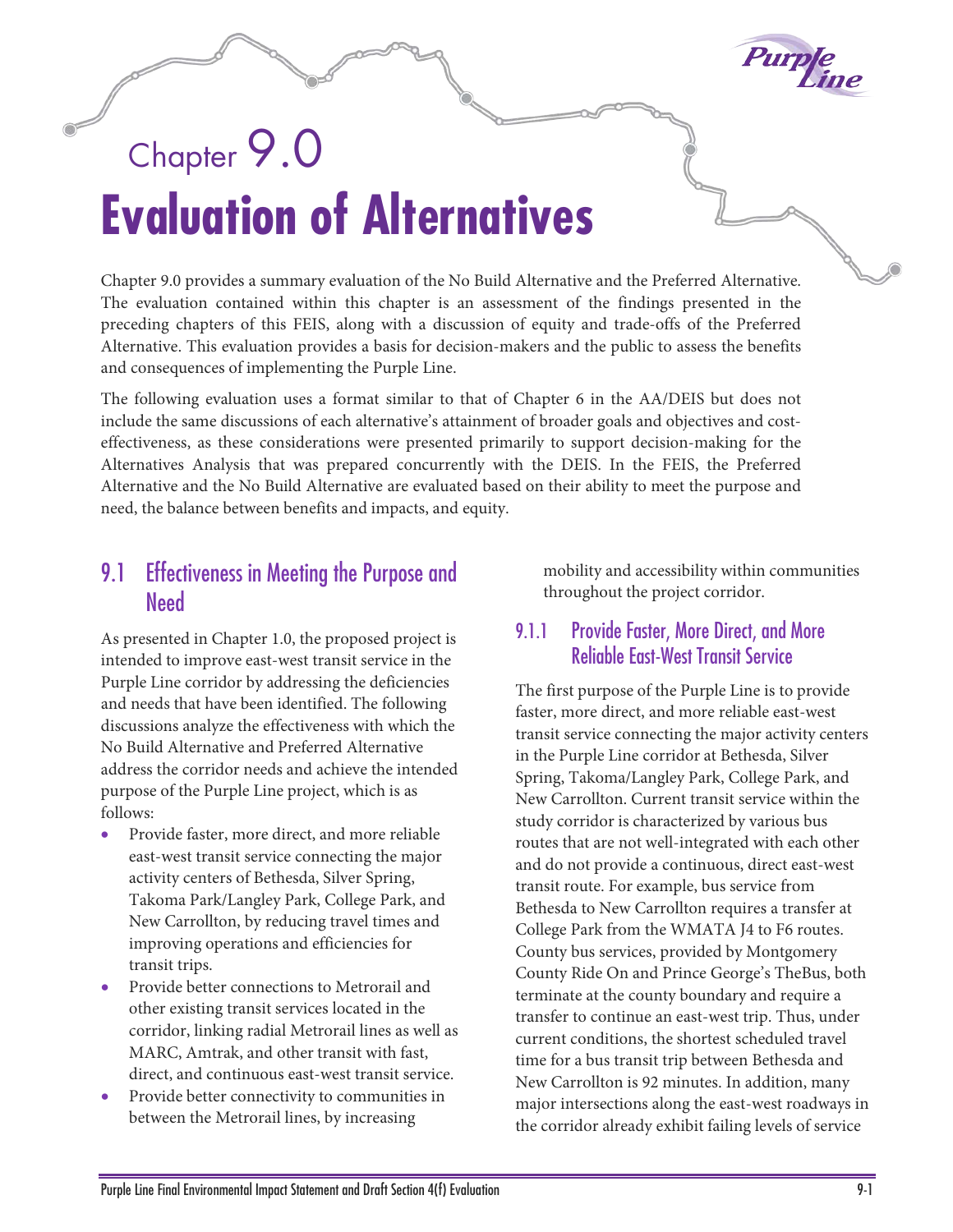(LOS), which increases travel times for both vehicular traffic and existing bus transit services.

## *No Build Alternative*

The No Build Alternative would not add a new service throughout the corridor or provide a new exclusive right-of-way. Thus, the No Build Alternative would not address and improve corridor-wide transit travel times. As traffic volumes exceeding the capacity of roadways and intersections along the corridor increase through 2040, transit travel times will increase. Peak hour intersection LOS are projected to worsen under the No Build Alternative, with 18 intersections operating at or exceeding capacity during morning and afternoon peak hours in 2040. Congested roadways and intersections would result in longer delays for both automobile traffic and bus transit.

Degraded roadway LOS would result in an increased likelihood of travel time delays with lower travel speeds and decreased reliability. Automobile

and the overall quality of life for residents and employees in the project corridor.

## *Preferred Alternative*

[Table 9-1](#page-1-0) provides a summary of some of the key benefits of the Preferred Alternative compared to the No Build Alternative (see Chapter 3.0 for more details). Under the Preferred Alternative, the number of daily transit trips in the region would be about 2 percent higher than under the No Build Alternative. The bulk of the increase in transit trips would be attributable to Purple Line corridorrelated trips, which would be 11 percent higher under the Preferred Alternative than under the No Build Alternative. This increase reflects the demand for and attractiveness of faster, more reliable eastwest transit service.

Between Bethesda and New Carrollton, the Preferred Alternative would provide a transit travel time of 63 minutes. $\frac{1}{2}$  $\frac{1}{2}$  $\frac{1}{2}$  This time is slightly greater than the current Metrorail travel time, but the

travel times for a trip between Bethesda and New Carrollton are expected to increase by approximately 30 percent and 40 percent during the morning and evening peak periods, respectively. The current end-to-end travel time between Bethesda and New Carrollton on Metrorail is 55 minutes,

|                                      | <b>Alternative</b> |                                        | <b>Difference</b> |        |
|--------------------------------------|--------------------|----------------------------------------|-------------------|--------|
|                                      | <b>No Build</b>    | <b>Preferred</b><br><b>Alternative</b> | <b>Number</b>     | $\%$   |
| Daily transit trips - region         | 1,655,075          | 1,683,701                              | 28,626            | 2%     |
| Corridor-related transit trips       | 221,833            | 247,178                                | 25,345            | 11%    |
| <b>Transit Travel Time (minutes)</b> |                    |                                        |                   |        |
| Bethesda-Silver Spring               | 17                 | 9                                      | 8                 | $-47%$ |
| <b>College Park-New Carrollton</b>   | 20                 | 16                                     | 4                 | $-20%$ |
| <b>Bethesda-New Carrollton</b>       | 108                | 63                                     | 45                | $-42%$ |
| <b>Failing intersections</b>         | 18                 | 15                                     | 3                 | $-17%$ |

#### <span id="page-1-0"></span>Table 9-1. Comparative Summary of Transportation Conditions, 2040

 $\overline{a}$ 

but this route does not provide access to any of the intermediate stops that would be available on the Purple Line. The projected bus transit travel time between Bethesda and New Carrollton is anticipated to increase to 108 minutes under the No Build Alternative.

Longer traffic delays and greater bus service unreliability would be detrimental to travel times

Purple Line will not require a transfer, and it will serve the many planned stations between Bethesda and New Carrollton. The Preferred Alternative would provide faster travel times than bus service because it is a direct route that would operate primarily in dedicated or exclusive lanes, free from traffic congestion. Transit travel time improvements over the No Build Alternative reflect greater efficiency and reliability of transit service offered by the Preferred Alternative, as it would be able to adhere more strictly to its operations schedule and

 $\overline{a}$ 

<span id="page-1-2"></span><span id="page-1-1"></span><sup>1</sup> Multiple travel time runs were conducted in both the eastbound and westbound directions during the AM and PM peak periods. Year 2040 travel times were estimated using the average increase in delay across the corridor, based on the projected 2040 traffic conditions.

<sup>2</sup> While most trips in the corridor would not involve a trip from one end of the corridor to the other, the Bethesda—New Carrollton end-to-end trip time is illustrative.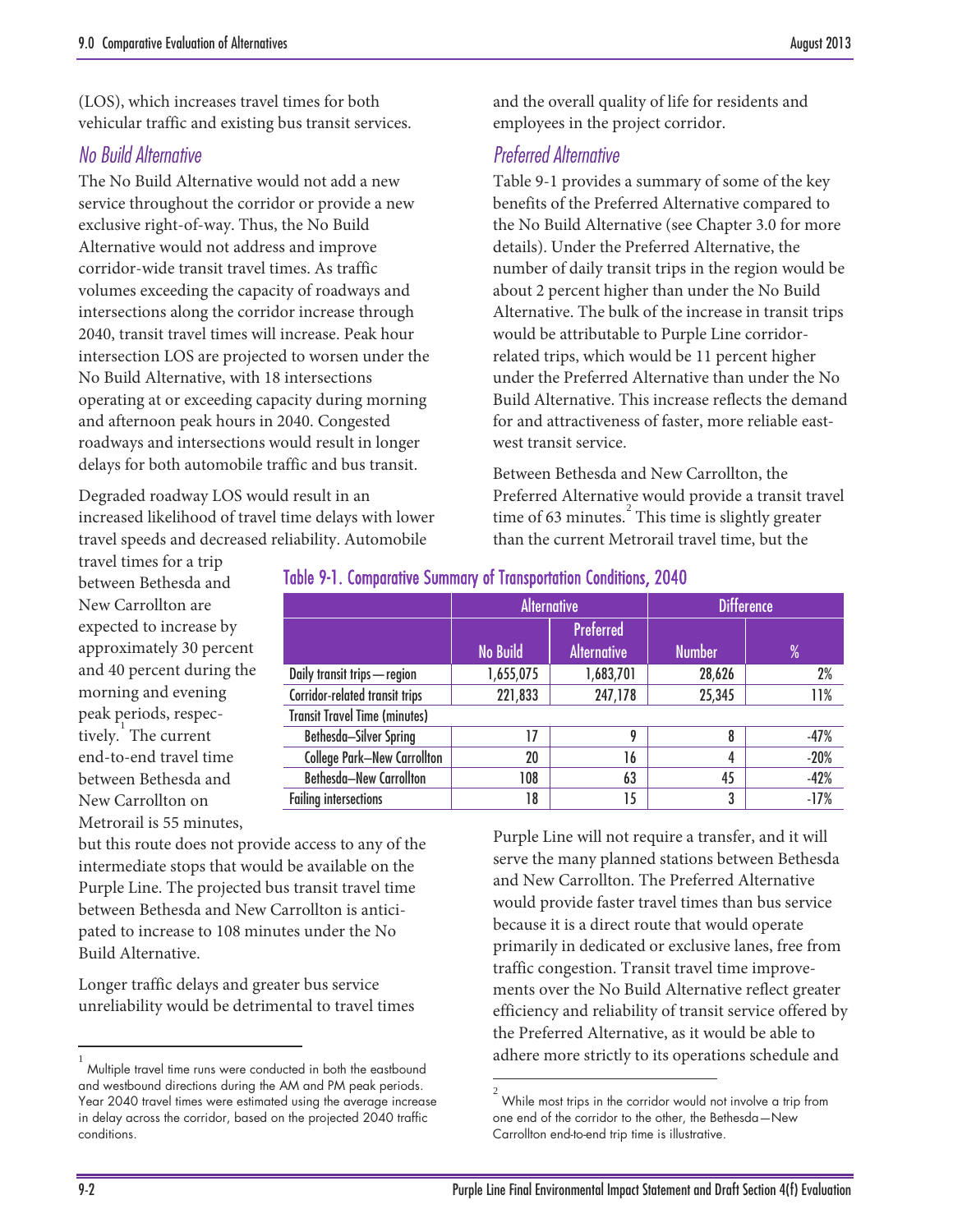provide more predictable transit times, contrasted to bus service on congested roadways under the No Build Alternative. Furthermore, the new service would result in fewer vehicles on regional roadways, and traffic conditions would be better than under No Build, with four fewer intersections operating at or exceeding capacity within the project study corridor, as compared to the forecasted No Build Alternative conditions for 2040.

# 9.1.2 Provide Better Connections to Metrorail Services Located in the Corridor

A second purpose of the Purple Line project is to provide better connections to WMATA Metrorail services in the corridor by linking Metrorail stations and lines with fast, direct, continuous east-west transit service. Under current conditions, the project corridor lacks direct and efficient transit connections between the four Metrorail stations. The Metrorail system provides an alternative to traveling on the congested roadways or using bus services for trips between Bethesda, Silver Spring, College Park, and New Carrollton. However, because the Metrorail system is radial, these trips currently require travel into and out of Washington, DC. Such trips are lengthy and, unless traveling between Bethesda and Silver Spring on the Red Line, require a transfer between lines.

#### *No Build Alternative*

While the No Build Alternative includes the construction of a new south entrance to the Bethesda Metrorail Station, the Takoma Langley Transit Center, and the Silver Spring Transit Center (see Chapter 2.0), it does not include any increases to transit services serving these stations or the other Metrorail stations in the study corridor. Thus, transit access and connectivity with the Metrorail system will remain the same, or possibly worsen, due to the impact of increased traffic congestion on transit and auto access times. Assuming no change in current Metrorail travel times, a Metrorail trip from Bethesda to Silver Spring would take approximately 39 minutes on the Red Line through MetroCenter and back.

# *Preferred Alternative*

The Preferred Alternative would offer a fast, direct one-seat ride between all Metrorail stations within the project corridor. Rather than requiring an indirect trip into and out of Washington DC, on Metrorail, or a more direct bus trip that could be affected by traffic congestion or transfers between routes, the Purple Line would provide an east-west connection between the Metrorail stations along the corridor with greatly improved transit travel times. The Purple Line would travel the approximate 4.3-mile distance between Bethesda and Silver Spring in nine minutes, which would provide a substantial 30-minute travel time savings compared to a Metrorail trip in the No Build alternative. In 2040, 27 percent of Purple Line boardings would be trips that also involve riding Metrorail, demonstrating the value of the Preferred Alternative in providing connectivity to the Metrorail system.

This improvement would benefit travel within the corridor, as well as improving connections to and from other places served by the Metrorail system. The Preferred Alternative also would provide direct transit connections to other transit services including MARC commuter rail, Amtrak, and local bus routes. Connections to the MARC Brunswick Line, Camden Line, and Penn Line would be available at Silver Spring, College Park, and New Carrollton, respectively. Amtrak service is located next to the Preferred Alternative terminus in New Carrollton as well.

The direct connections with MARC, Metrorail, and Amtrak would allow faster, more convenient access to and from Washington, DC, as well as access to job opportunities and places of interest outside the project corridor in Maryland and points beyond.

# 9.1.3 Improve Connectivity to the Communities in the Corridor Between the Metrorail Lines

The third purpose of the project is to improve connectivity to the communities in the corridor between the Metrorail lines, in order to better link people to employment and activities throughout the corridor and beyond to the entire Washington metropolitan region. Over 200,000 people work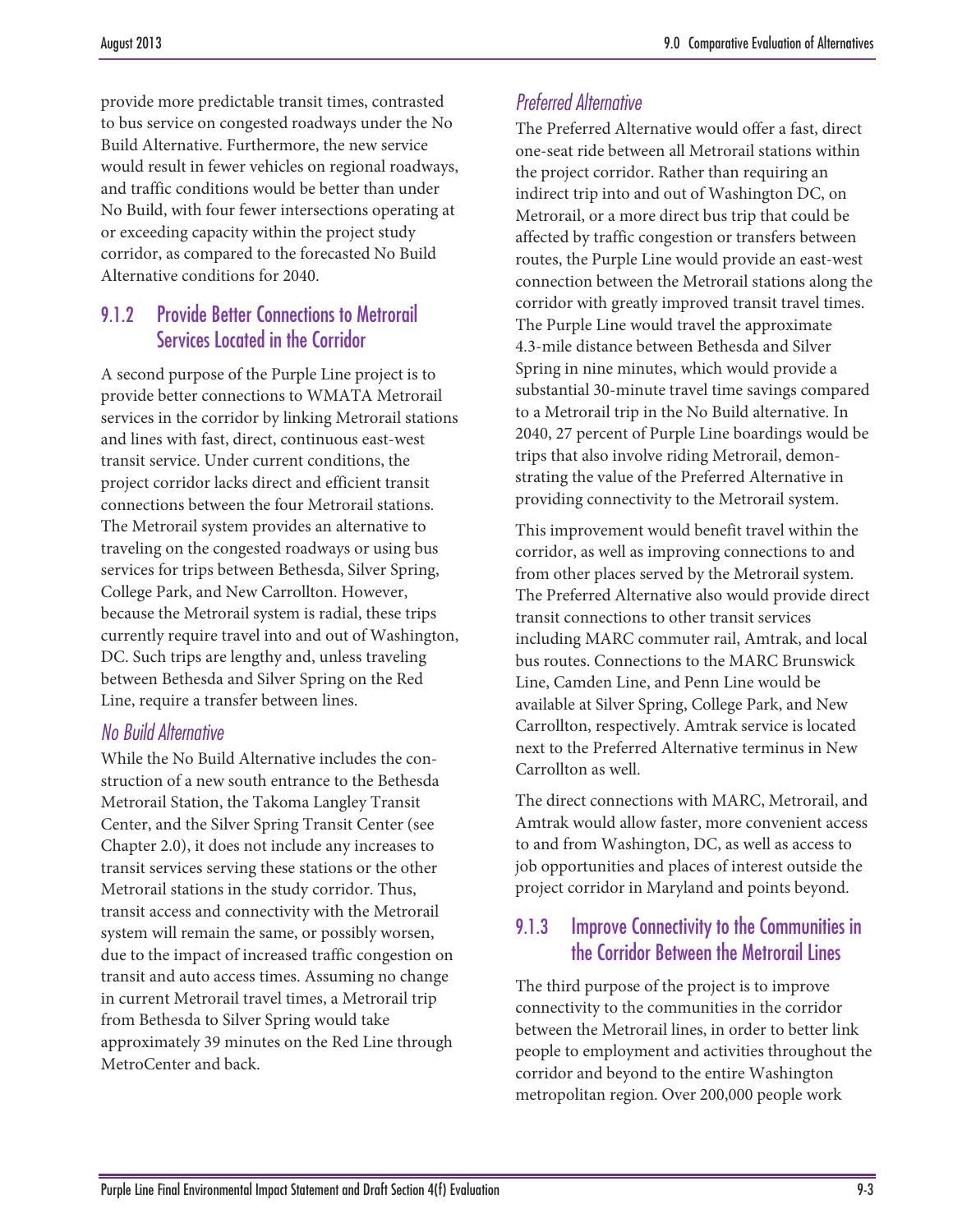within the project study corridor. <sup>[3](#page-3-0)</sup> Many individuals working in the major employment centers in the study corridor also live in the surrounding residential communities, and some are dependent on public transit for mobility and access. Approximately 15 percent of residents in the study corridor have no vehicle available, and 23 percent of workers use public transportation for their daily commutes. The only transit service available in many of the corridor communities is the limited bus service previously described.

## *No Build Alternative*

Between 2005 and 2040, employment is expected to increase by 44.6 percent and 36.4 percent in Montgomery County and Prince George's County, respectively. [4](#page-3-0) The No Build Alternative would maintain the current level of access to employment and activity centers through the existing bus network, which would continue to provide discontinuous and often slow east-west service. The No Build Alternative would facilitate safer and more efficient transfers by consolidating bus stops at the Silver Spring Transit Center and Takoma/Langley Transit Center, and it would incorporate bicycle and pedestrian improvements along the Silver Spring Green Trail and in the Bethesda Central Business District, but transit connections to other communities along the corridor are not anticipated to be improved substantially. Increasingly longer travel times for bus riders are expected under the No Build alternative, thus limiting the attractiveness of using bus service to access activity and employment centers.

# *Preferred Alternative*

With 21 stations along its route, the Preferred Alternative would offer fast, direct, and improved access among residential communities, employment centers, educational facilities, entertainment and activity centers, and other destinations of interest within the project corridor. As a result, the number of corridor-related transit trips would be 11 percent greater under the Preferred Alternative compared to the No Build Alternative in 2040.

The Preferred Alternative also would include improvements to bicycle and pedestrian circulation, including the Capital Crescent Trail, and related safety and security measures, such as improved sidewalks and crosswalks. These improvements would encourage multi-modal activity and increase safety, which would provide mobility and access benefits especially for individuals with no vehicle available.

In conjunction with the enhanced connectivity to other transit services (MARC, Amtrak, and Metrorail), the Purple Line also would enhance access between the study corridor and communities throughout the region.

The Preferred Alternative is projected to result in over 28,000 more regional transit trips per day than the No Build Alternative. This difference demonstrates the benefit of the Preferred Alternative in improving mobility by better connecting the communities within the corridor.

# 9.2 Balancing Benefits and Effects

The transportation, economic, and community benefits of the Purple Line come with some adverse effects. MTA has strived to avoid or minimize adverse effects by working with stakeholders and the communities. By selecting the Medium Investment LRT Alternative in the AA/DEIS and adding elements of the High Investment LRT Alternative, MTA responded to widespread community support for the Purple Line and the LRT mode. However, MTA recognized at the time that work remained to refine the selected alternative to better fit stakeholder and community expectations and minimize effects to the natural and human environment, while still strongly supporting the project purpose and need. The iterative process of refining the Purple Line design initiated then is still ongoing today, and it will continue beyond the signing of the Record of Decision (ROD), the conclusion of the National Environmental Policy Act (NEPA) process.

Throughout the development of the Preferred Alternative, MTA has refined the design and alignment, where reasonably feasible, to avoid or minimize effects. Yet some adverse effects cannot be

 $\overline{a}$ 

<span id="page-3-0"></span><sup>3</sup> *Purple Line Travel Forecasts Results Report*, (2013).

<sup>4</sup> County data is for the entire county, not the portion of the county within the study area. See Section 4.5.2 for additional details.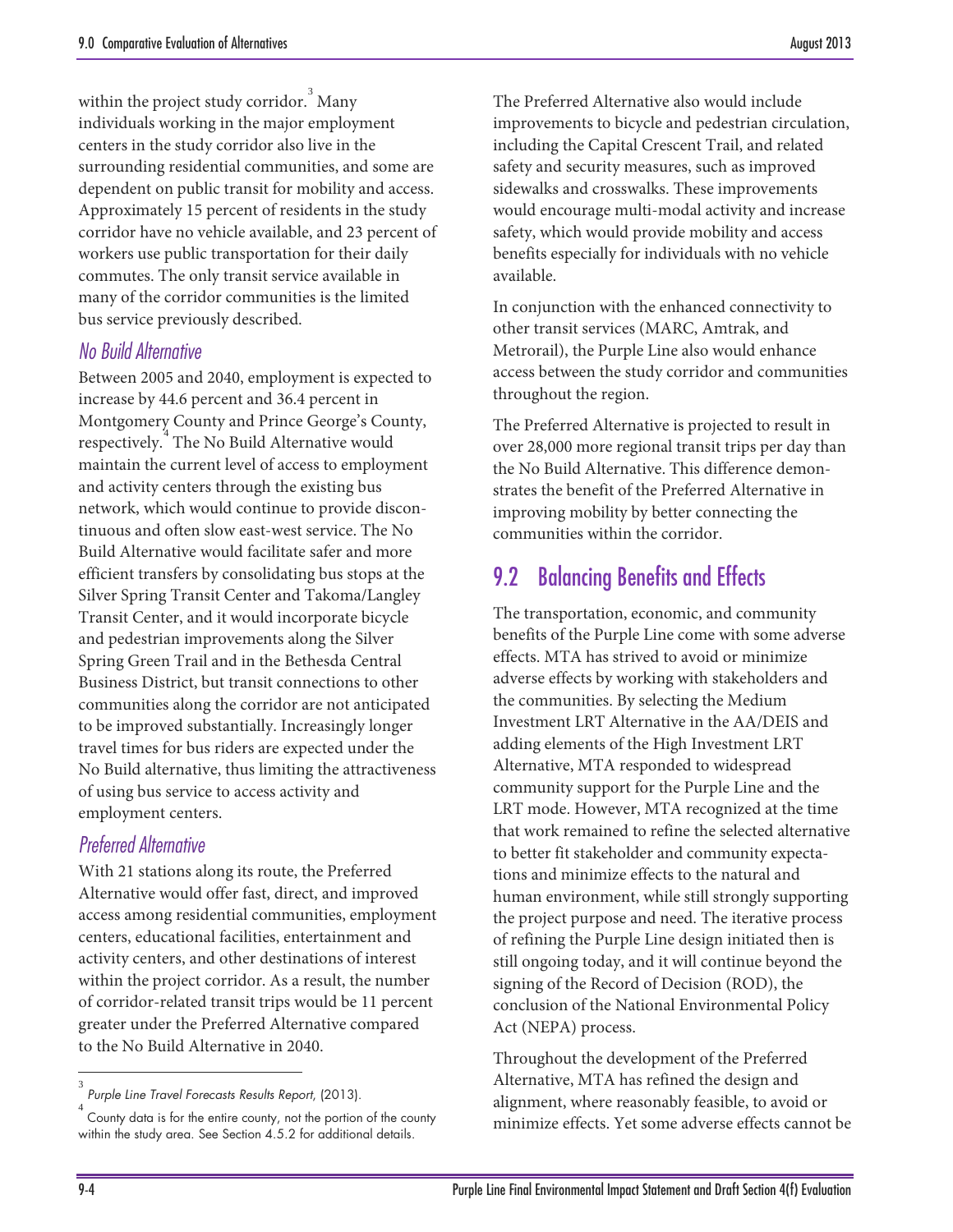overcome due to the design and safety standards MTA must meet, the developed character of the communities the Purple Line is intended to serve, and the need to avoid adversely affecting future operations of other transportation facilities in the corridor. Consequently, the decision to advance the Preferred Alternative toward construction involves recognizing and understanding that MTA has worked to balance the trade-offs between the benefits and the effects of the Purple Line.

On the benefits side, the Preferred Alternative strongly responds to the purpose and need. It would provide faster, more direct, and more reliable eastwest transit service in the corridor; it would connect major activity centers, better connect to Metrorail services, and improve connectivity to the communities between the Metrorail lines. It also strongly supports county land use and economic development plans and goals. As described in the previous sections, and in Chapters 3.0 and 4.0, these benefits would bring positive economic benefits for corridor residents and businesses, enhance safety, and improve intersection performance, in addition to greatly improving mobility, particularly for environmental justice communities in the corridor.

Recognizing that transit projects have the potential to induce community change, and as discussed in the indirect effects portion of Chapter 7.0, MTA is encouraging the counties to put in place land use plans and programs to preserve neighborhood character and affordable housing and to support local businesses.

<span id="page-4-0"></span>While the developed character of the corridor makes it an ideal candidate for LRT transit service, it also poses challenges to introducing a new transportation facility. On the one hand, MTA desires to make the system as convenient for the community as possible; on the other hand, it has an obligation to preserve existing and planned freight rail, roadway, parking, transit, bicycle, and pedestrian operations, and to minimize impacts on the surrounding environment and communities. To strike this balance between benefits and effects, MTA has worked with affected parties and the communities to reduce right-of-way needs to the bare minimum. It will continue this iterative process beyond NEPA, focusing in equal measure

on improving the fit of the Preferred Alternative in relation to neighborhoods, historic properties, parks, other community facilities, businesses, and private property owners.

On the natural environment side, the Purple Line's primary use of existing transportation corridors inherently minimizes effects on land and water resources. MTA will continue to coordinate with the regulatory agencies to identify measures to avoid or minimize natural resource effects during the design and permitting phase of the project.

Where adverse effects of the Preferred Alternative remain, MTA has identified mitigation measures intended to offset remaining effects to the natural and human environment. Although some mitigation measures are enforced by federal and state regulations, most of MTA's mitigation measures are project-specific commitments it has made with the affected stakeholders and communities in the Purple Line corridor.

# 9.3 Equity

In addition to measuring the proposed project's effectiveness in meeting the purpose and need and considering the overall effects compared to the benefits, FTA and MTA have assessed the extent to which the Preferred Alternative would provide a fair distribution of benefits, costs, and impacts across various population groups throughout the study corridor. According to FTA, "No person in the United States shall, on the ground of race, color, or national origin, be excluded from participation in, be denied the benefits of, or be subjected to discrimination under any program or activity receiving Federal Financial assistance."<sup>[5](#page-4-0)</sup>

An equity assessment for a proposed transit improvement project generally includes the following considerations:

- The extent to which the transportation investment improves transit service to various population segments, particularly those that are transit-dependent
- The distribution of the cost of alternatives across population segments through the

 $\overline{a}$ 

<sup>&</sup>lt;sup>5</sup> FTA C 4702.1B.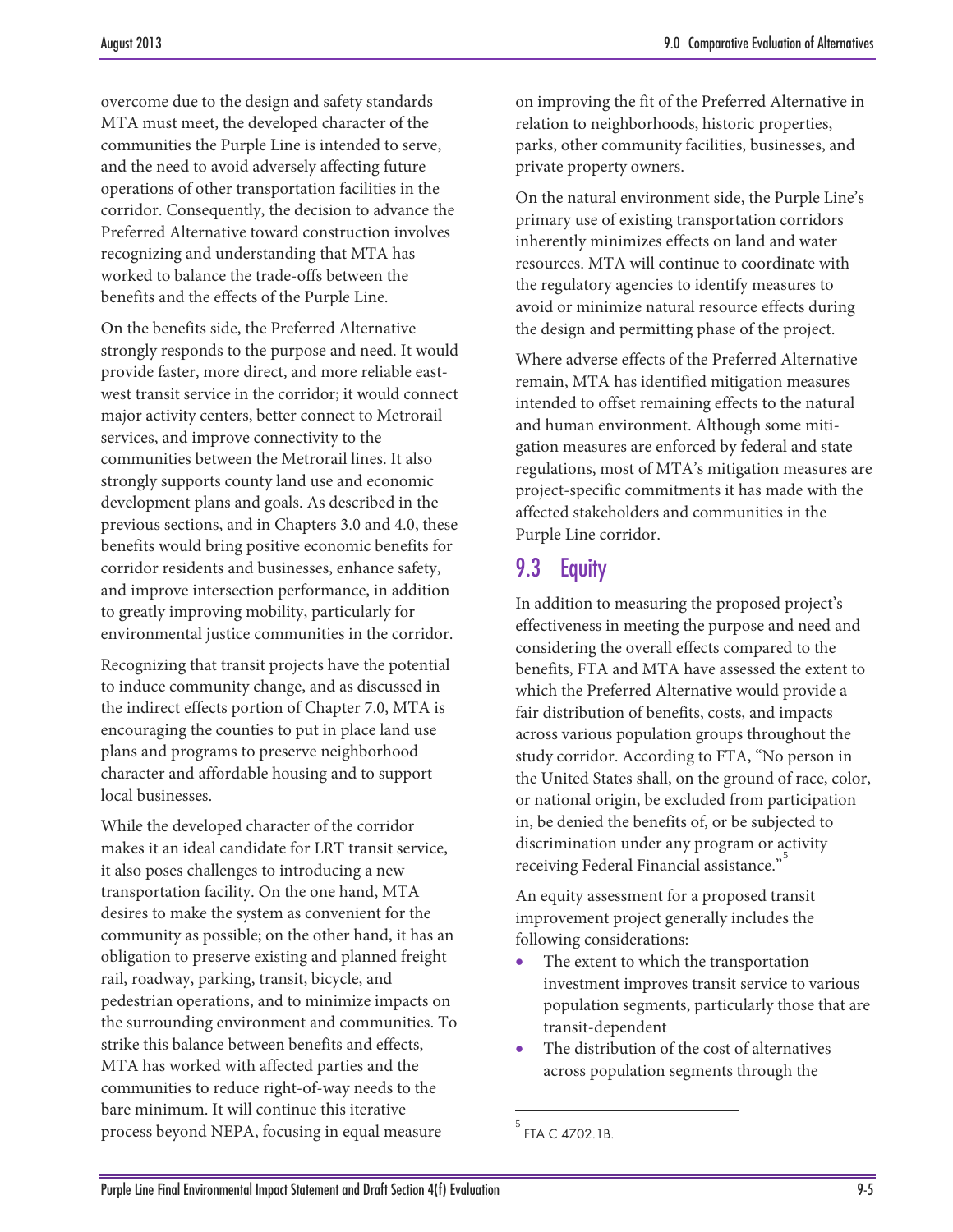funding mechanisms used to cover the local contribution to construct and operate the transportation improvement

The incidence of any substantial environmental effects, particularly in neighborhoods immediately adjacent to proposed facilities

These three issues are discussed in the sections below.

## 9.3.1 Service Equity

The Preferred Alternative would improve access and mobility within the project study corridor, thereby improving access to jobs, educational facilities, and cultural/entertainment venues. Overall, the Purple Line would improve accessibility for all communities, including low-income, minority, and transit-dependent populations. While some impacts would occur within these communities, these impacts would be minimal compared to the project's benefits to the larger environmental justice populations and would be no different than impacts to the overall population in the corridor, including accessibility to a faster, more reliable mode of transit.

FTA's new Title VI Circular requires conducting "service equity analysis" six months prior to beginning revenue operations. This directive will require MTA to complete a service equity analysis prior to starting to operate the Purple Line.

#### 9.3.2 Financial Equity

The Preferred Alternative is anticipated to be primarily funded by a combination of federal and state (Maryland Transportation Trust Fund) sources, with possible local and private investments (e.g., station area improvements). As a result, it is not expected that any one group, particularly lowincome or minority populations, would receive a disproportionate share of the financial burden associated with financing the capital and operating and maintenance costs associated with the proposed project. Costs are presented in Chapter 2.0.

Fare payments required for passengers utilizing the Preferred Alternative would be comparable to regular Metrobus rates and policies. Therefore, lowincome and minority populations would not be

excluded from the benefits offered by the Preferred Alternative, due to cost, any more than under existing transit conditions.

# 9.3.3 Environmental Equity

An inventory of the likely impacts on neighborhoods, residences, and businesses in this FEIS reveals some localized impacts to low-income and minority communities. As described in Chapter 4.19 Environmental Justice, localized impacts in the study corridor include:

- Parking impacts
- Business property acquisitions, including some business relocations
- Residential property acquisitions
- Displacements and partial acquisitions of some community facilities
- Moderate to high visual effects
- Noise and vibration impacts during construction and operation
- Business disruption during construction
- Increasing rents for business
- Impact on affordable housing

While these adverse effects would occur in environmental justice communities, these communities would also benefit from the project. The key benefits of the Purple Line are improved mobility and travel time to locations along the corridor and better connectivity to other transit services and systems.

These improvements would benefit low-income and minority populations throughout the project corridor, including transit-dependent residents of those areas. Some of the environmental justice neighborhoods that would be directly affected, such as Langley Park and Long Branch, would be among the principal beneficiaries of the Purple Line as these neighborhoods are not served by the Metrorail system, and many of the residents of these areas are transit-dependent.

While some adverse effects would be borne primarily by environmental justice populations, the effects of the Purple Line would be distributed among environmental justice and non-environmental justice communities. For example, the surface alignment of the Preferred Alternative along